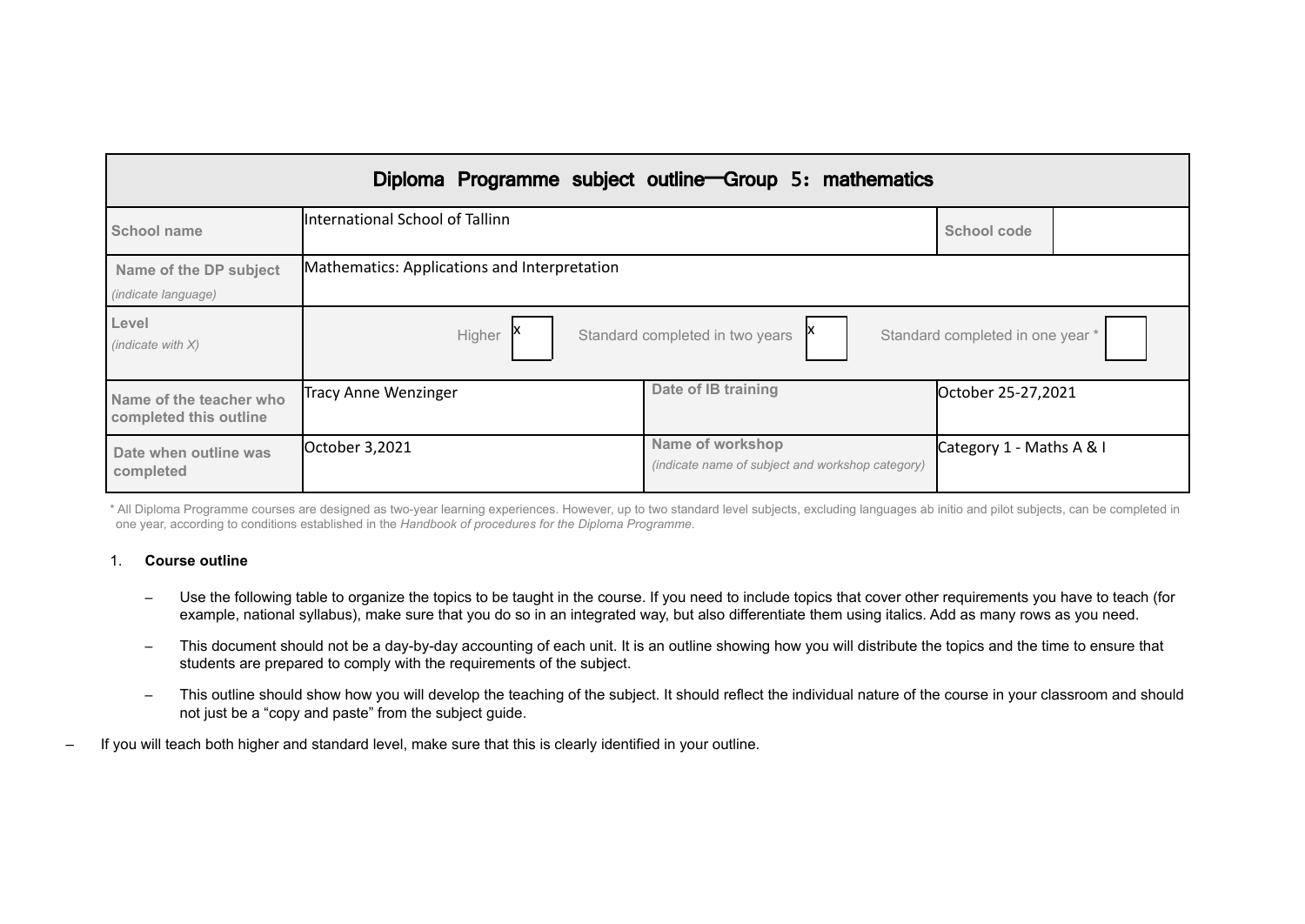|        | Topic/unit<br>(as identified<br>in the IB<br>subject guide)<br>State the topics/units in the<br>order you are planning to<br>teach them. | <b>Contents</b>                                                                                                                                                                                                                                                                                                                                                                                                                                                                                                                                                                                                                                                                                                                                                                         | <b>Allocated time</b><br>One<br>45<br>minutes.<br>class is<br>In one<br>week<br>classes.<br>there are | <b>Assessment</b><br>instruments to be<br>used                                                                                                                                                                                                                                                                                               | <b>Resources</b><br>List the main<br>resources to be<br>used, including<br>information<br>technology if<br>applicable.                                                                                                                                                |
|--------|------------------------------------------------------------------------------------------------------------------------------------------|-----------------------------------------------------------------------------------------------------------------------------------------------------------------------------------------------------------------------------------------------------------------------------------------------------------------------------------------------------------------------------------------------------------------------------------------------------------------------------------------------------------------------------------------------------------------------------------------------------------------------------------------------------------------------------------------------------------------------------------------------------------------------------------------|-------------------------------------------------------------------------------------------------------|----------------------------------------------------------------------------------------------------------------------------------------------------------------------------------------------------------------------------------------------------------------------------------------------------------------------------------------------|-----------------------------------------------------------------------------------------------------------------------------------------------------------------------------------------------------------------------------------------------------------------------|
| Year 1 | <b>Unit 1:</b> Probability and $SL:$<br>Statistics                                                                                       | <b>Experimental vs Theoretical</b><br>Probability<br>Venn Diagrams & Tree diagrams<br>Independent & dependent events<br><b>Conditional Probability</b><br>Mutually exclusive events<br>Sampling and outliers<br>Summarizing and presenting data<br>(frequency, IQR)<br>Histograms, Box and whiskers<br>Mean, median, mode<br>standard deviation & variance<br><b>Bivariate statistics</b><br>Probability distributions<br>Binomial & normal distributions<br>Chi squared tests & t-tests<br>Spearman's rank correlation<br>Correlations and regression<br>Normal distributions z-test<br>HL<br>$X^{\sim}N(\mu,\sigma^2)$ $\overline{X}^{\sim}N(\mu,\frac{\sigma^2}{n})$<br>central limit theorem<br>confidence intervals for the mean of<br>a normal population<br>Poisson distribution | 12 weeks<br>SL 4X per week = 36 hours<br>HL 6X per week = 54 hours                                    | <b>Weekly Problem Sets</b><br>Project-based investigations Course Topics SL 1<br>probability<br>independent and<br>dependent events<br>binomial probability SL 2<br>geometric<br>probability<br>histograms<br>box & whisker plots<br>describing data &<br>statistics<br>solving trend lines<br>correlation<br>polling<br>Unit summative test | Haese<br>Mathematics<br><b>Haese</b><br>Mathematics A & I<br>Hodder Maths A&I<br><b>SL</b><br>Oxford Maths A&I<br>ÌНL<br>Technology<br>$\bullet$ OSC<br>· brillant.org<br>· mathisfun.com<br>· explorelearning<br>IB gizmos<br>· Geogebra<br>classic<br>$\bullet$ GDC |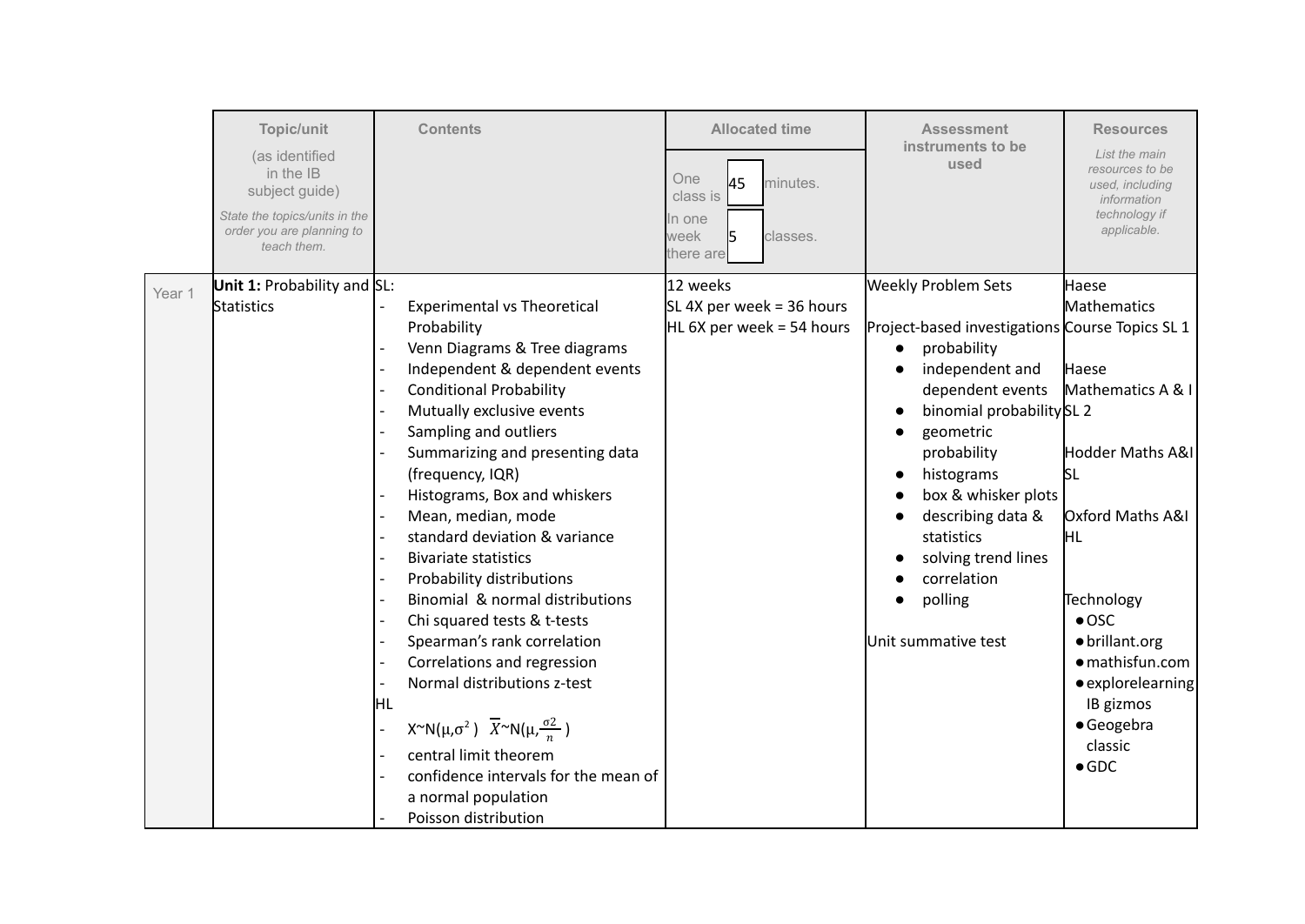|         |                            |                          | bivariate normal distributions                                                                                  |                           |                                |                   |
|---------|----------------------------|--------------------------|-----------------------------------------------------------------------------------------------------------------|---------------------------|--------------------------------|-------------------|
|         |                            |                          | transition & probability matrices                                                                               |                           |                                |                   |
|         |                            |                          | Markov chains                                                                                                   |                           |                                |                   |
|         |                            |                          | surveys and polling                                                                                             |                           |                                |                   |
|         |                            |                          | reliability and validity tests                                                                                  |                           |                                |                   |
|         |                            |                          | non linear regression                                                                                           |                           |                                |                   |
|         |                            |                          | x as unbiased estimate of $\mu$                                                                                 |                           |                                |                   |
|         |                            |                          | $s2$ as unbiased estimate of $\sigma2$                                                                          |                           |                                |                   |
|         | <b>Unit 2: Numbers and</b> | <b>SL</b>                |                                                                                                                 | 5 weeks                   | <b>Weekly Problem Sets</b>     | Haese             |
| Finance |                            | $\overline{\phantom{a}}$ | Laws of Exponents                                                                                               | SL 4X per week = 15 hours |                                | Mathematics       |
|         |                            |                          | Operations with numbers in the form HL 6X per week = 22.5 hours Project-based investigations Course Topics SL 1 |                           |                                |                   |
|         |                            |                          | a x $10^k$ (scientific notation)                                                                                |                           | exponents & power<br>$\bullet$ |                   |
|         |                            |                          | Approximation                                                                                                   |                           | rules                          | Haese             |
|         |                            |                          | Percentage errors                                                                                               |                           | arithmetic                     | Mathematics A & I |
|         |                            |                          | Estimation                                                                                                      |                           | sequences                      | SL <sub>2</sub>   |
|         |                            |                          | Arithmetic Sequences and Series                                                                                 |                           | geometric                      |                   |
|         |                            |                          | Geometric Sequence and Series                                                                                   |                           | sequences                      | Hodder Maths A&I  |
|         |                            |                          | Financial applications of geometric                                                                             |                           | compound interest SL           |                   |
|         |                            |                          | sequences and series (compound                                                                                  |                           | polynomial & linear            |                   |
|         |                            |                          | interest and annual depreciation)                                                                               |                           | factors                        | Oxford Maths A&I  |
|         |                            |                          | Amortization and annuities                                                                                      |                           | matrices and special HL        |                   |
|         |                            |                          | linear equations up to 3 variables                                                                              |                           | solutions                      |                   |
|         |                            |                          | polynomial equations                                                                                            |                           |                                |                   |
|         |                            |                          |                                                                                                                 |                           |                                | Technology        |
|         |                            |                          |                                                                                                                 |                           | Unit summative test            | $\bullet$ OSC     |
|         |                            |                          |                                                                                                                 |                           |                                | · brillant.org    |
|         |                            | ļΗL                      |                                                                                                                 |                           |                                | · mathisfun.com   |
|         |                            |                          | Laws of logarithms                                                                                              |                           |                                | · explorelearning |
|         |                            |                          | Simplifying with rational exponents                                                                             |                           |                                | IB gizmos         |
|         |                            |                          | Sum of infinite geometric sequences                                                                             |                           |                                | · Geogebra        |
|         |                            |                          | Complex numbers and complex                                                                                     |                           |                                | classic           |
|         |                            |                          | plane                                                                                                           |                           |                                | $\bullet$ GDC     |
|         |                            |                          | <b>Matrices</b>                                                                                                 |                           |                                |                   |
|         |                            |                          | Eigenvalues & eigenvectors                                                                                      |                           |                                |                   |
|         |                            |                          |                                                                                                                 |                           |                                |                   |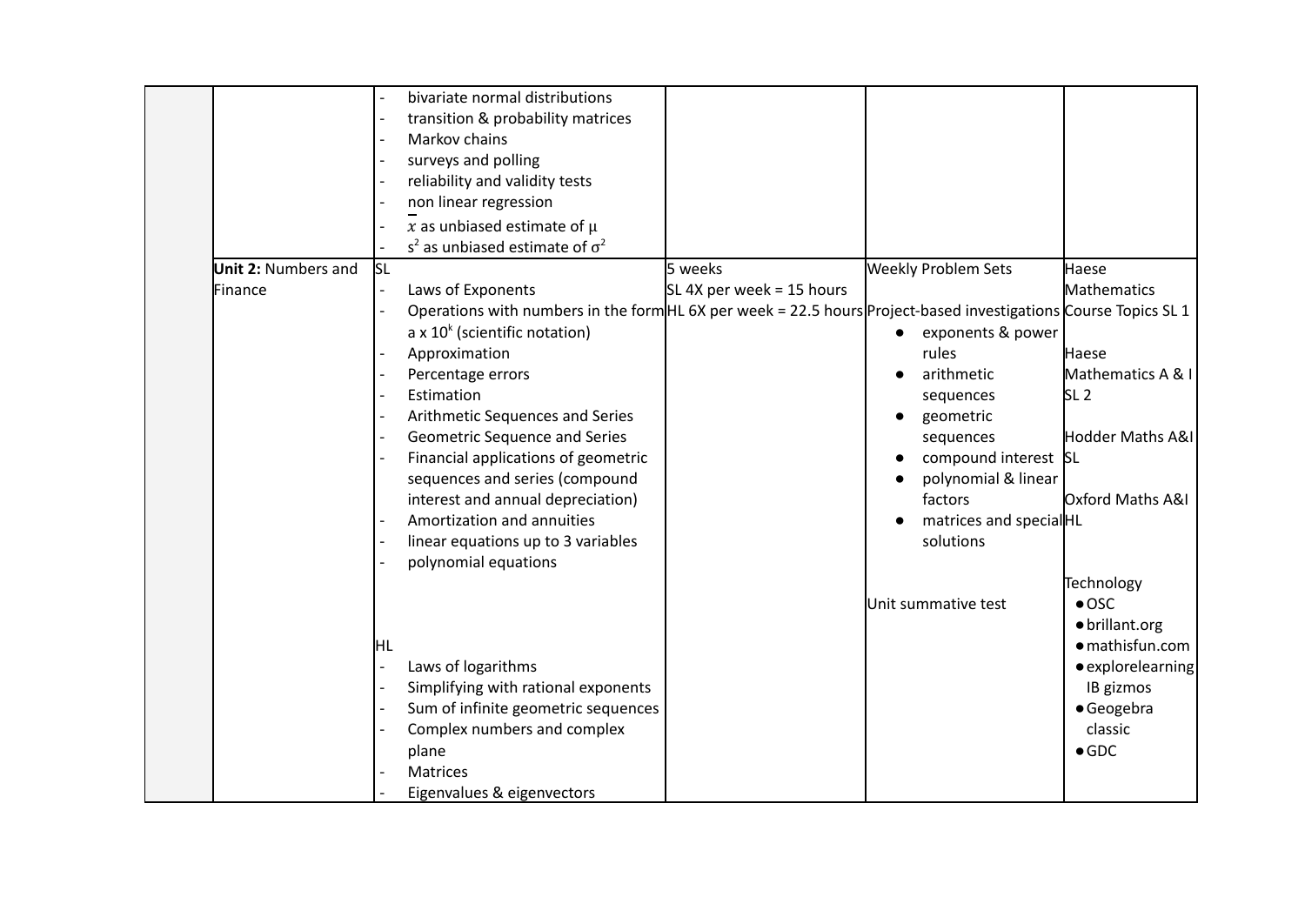| <b>Unit 3: Advanced</b> | İsl                                                                                                                                                                                                                                                                                                                                                                                                                                                                                                                                                                                                                       | 9 weeks | <b>Weekly Problem Sets</b>                                                                                                                                                                                                                                           | Haese Maths                                                                                                                                                                                                                              |
|-------------------------|---------------------------------------------------------------------------------------------------------------------------------------------------------------------------------------------------------------------------------------------------------------------------------------------------------------------------------------------------------------------------------------------------------------------------------------------------------------------------------------------------------------------------------------------------------------------------------------------------------------------------|---------|----------------------------------------------------------------------------------------------------------------------------------------------------------------------------------------------------------------------------------------------------------------------|------------------------------------------------------------------------------------------------------------------------------------------------------------------------------------------------------------------------------------------|
| Geometry and            | Points in space (distance, midpoints) $ SL 4X$ per week = 27 hours                                                                                                                                                                                                                                                                                                                                                                                                                                                                                                                                                        |         |                                                                                                                                                                                                                                                                      | Course Topics SL 1                                                                                                                                                                                                                       |
| Advanced                | Stereometry (SA and V of 3D solids)                                                                                                                                                                                                                                                                                                                                                                                                                                                                                                                                                                                       |         | $HL$ 6X per week = 39.5 hours Project-based investigations                                                                                                                                                                                                           |                                                                                                                                                                                                                                          |
| Trigonometry            | Angles between line and planes<br>Sine, cosine, tangent ratios<br><b>Right angle Triangles</b><br>Non Right Angle Triangles (sine rule,<br>cosine rule, area of non right angle<br>triangle = $\frac{1}{2}$ ab sinC<br>Angles of elevations & depression<br>Circle, length of arc, area of sector<br>Equations of perpendicular bisectors<br>Voronoi diagrams<br>HL<br>degrees versus radians<br>unit circle<br>pythagorean identity<br>geometric transformations of points<br>in 2D using matrices<br>vectors<br>bearings<br>dot and cross products<br>graph theory<br>adjacency matrices<br>Kruskal & Prim's algorithms |         | sine, cosine,<br>tangent ratios<br>trignometirc<br>expressions<br>concurrent lines,<br>medians, altitudes<br>chords & arcs<br>radians<br>ellipses<br>pyramids & cones,<br>vectors<br>adding vectors<br>matrices<br>linear systems<br>matrices<br>Unit summative test | Haese Maths A & I<br>SL <sub>2</sub><br>Hodder Maths A&I<br>SL<br>Oxford Maths A&I<br>HL<br>Technology<br>$\bullet$ OSC<br>· brillant.org<br>· mathisfun.com<br>· explorelearning<br>IB gizmos<br>· Geogebra<br>classic<br>$\bullet$ GDC |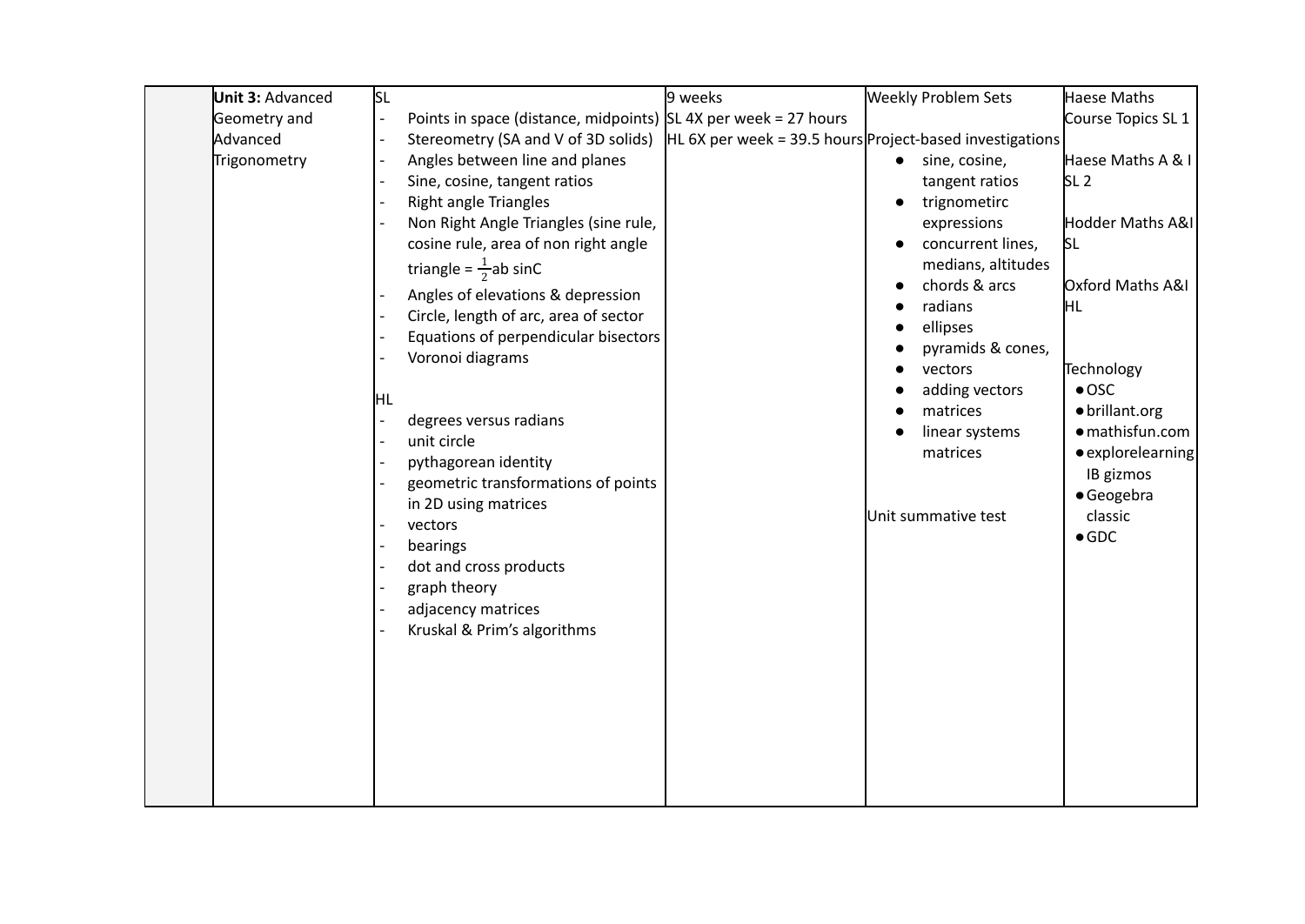|                   | <b>Unit 4: Functions</b>             | <b>SL</b>                                                                                                                                                                                                                                                                                                                                                                                               | 8 weeks                                                        | <b>Weekly Problem Sets</b>                                                                                                                                                                                                           | Haese                                                                                                                                                                                                                                                              |
|-------------------|--------------------------------------|---------------------------------------------------------------------------------------------------------------------------------------------------------------------------------------------------------------------------------------------------------------------------------------------------------------------------------------------------------------------------------------------------------|----------------------------------------------------------------|--------------------------------------------------------------------------------------------------------------------------------------------------------------------------------------------------------------------------------------|--------------------------------------------------------------------------------------------------------------------------------------------------------------------------------------------------------------------------------------------------------------------|
|                   |                                      | Equations of straight line ( $y = mx + c$ , SL 4X per week = 36 hours<br>$\overline{a}$<br>$ax + by + d = 0, y-y_1 0 m(x - x_1)$<br>Concept of function, domain, range,<br>and graphing<br>Function notation<br>Inverse function<br>Graphing of functions with<br>technology<br>Key features of function graphs<br>ļΗL<br>composite functions<br>inverse functions<br>transformation of function graphs | HL 6X per week = 54 hours                                      | Project-based investigations Course Topics SL 1<br>solving linear<br>systems<br>intro to functions<br>linear functions<br>radical functions<br>rational functions<br>absolute functions<br>graphing functions<br>Unit summative test | Mathematics<br>Haese<br>Mathematics A & I<br>SL <sub>2</sub><br>Hodder Maths A&I<br>ls∟<br>Oxford Maths A&I<br>HL.<br>Technology<br>$\bullet$ OSC<br>· brillant.org<br>· mathisfun.com<br>· explorelearning<br>IB gizmos<br>· Geogebra<br>classic<br>$\bullet$ GDC |
| Year <sub>2</sub> | <b>Unit 1: Modeling</b><br>Functions | <b>SL</b><br>Quadratic models<br>Cubic models<br>Power functions<br>Direct & Inverse Variation<br>Optimization<br>IHL<br>logarithmic functions<br>trigonometric functions<br>logistic and piecewise models<br>piecewise models                                                                                                                                                                          | 2 weeks<br>SL 4X per week = 6 hours<br>HL 6X per week = 9hours | <b>Weekly Problem Sets</b><br>Project-based investigations<br>quadratic functions Haese Mats A & I<br>exponential<br>functions<br>polynomial<br>functions<br>trigonometric<br>functions<br>Unit summative test                       | Haese Maths<br>Course Topics SL 1<br>SL <sub>2</sub><br>Hodder Maths A&I<br>ßL<br>Oxford Maths A&I<br>ĦΓ                                                                                                                                                           |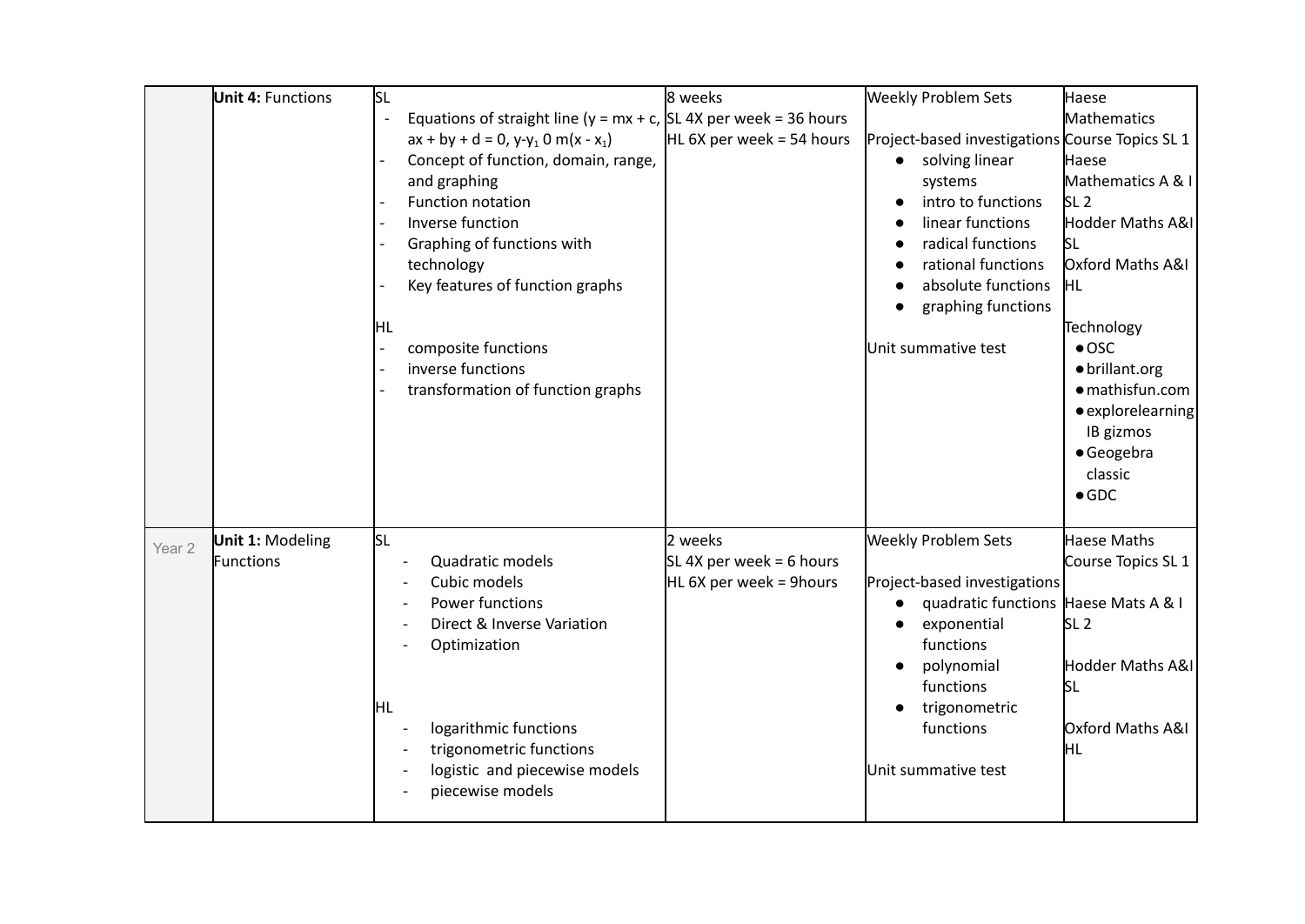|                             |                          |                                                                |                           |                                        | Technology         |
|-----------------------------|--------------------------|----------------------------------------------------------------|---------------------------|----------------------------------------|--------------------|
|                             |                          |                                                                |                           |                                        |                    |
|                             |                          |                                                                |                           |                                        | $\bullet$ OSC      |
|                             |                          |                                                                |                           |                                        | · brillant.org     |
|                             |                          |                                                                |                           |                                        | · mathisfun.com    |
|                             |                          |                                                                |                           |                                        | • explorelearning  |
|                             |                          |                                                                |                           |                                        | IB gizmos          |
|                             |                          |                                                                |                           |                                        | · Geogebra         |
|                             |                          |                                                                |                           |                                        | classic            |
|                             |                          |                                                                |                           |                                        | $\bullet$ GDC      |
| <b>Unit 2: Calculus and</b> | <b>SL</b>                |                                                                | 8 weeks                   | <b>Weekly Problem Sets</b>             | Haese Maths        |
| Kinematics                  |                          | Concept of a limit                                             | SL 4X per week = 24 hours |                                        | Course Topics SL 1 |
|                             |                          | Derivative interpreted as gradient $HL$ 6X per week = 36 hours |                           | Project-based investigations           |                    |
|                             |                          | and rate of change                                             |                           | graphs of derivative Haese Maths A & I |                    |
|                             |                          | Increasing & decreasing functions                              |                           | functions                              | SL <sub>2</sub>    |
|                             |                          | Derivative of $f(x) = ax^n$                                    |                           | tangent functions                      |                    |
|                             |                          | Derivative of $f(x) = ax^n + bx^{n-1} +$                       |                           | fun cart physics                       | Hodder Maths A&I   |
|                             | $\overline{\phantom{a}}$ | Tangents and normals and their                                 |                           | free fall                              | <b>SL</b>          |
|                             |                          | equations                                                      |                           | golf range                             |                    |
|                             |                          | Integration as ant-differentiation                             |                           | roller coaster                         | Oxford Maths A&I   |
|                             |                          | of functions                                                   |                           | physics                                | ļΗL                |
|                             |                          | Definite integrals using                                       |                           |                                        |                    |
|                             |                          | technology                                                     |                           | Unit summative test                    | Oxford Scholar     |
|                             |                          | Area of region enclosed by a                                   |                           |                                        | Course Home:       |
|                             |                          | curve                                                          |                           |                                        | Maths A&I          |
|                             |                          | Extrema & optimization                                         |                           |                                        |                    |
|                             |                          | Approximating area with                                        |                           |                                        | Technology         |
|                             |                          |                                                                |                           |                                        |                    |
|                             |                          | theTrapezoidal rule                                            |                           |                                        | · brillant.org     |
|                             | ļΗL                      |                                                                |                           |                                        | · mathisfun.com    |
|                             |                          | Derivatives of sin x, cos x, tan x,                            |                           |                                        | • explorelearning  |
|                             |                          | $e^x$ , In x, $x^n$                                            |                           |                                        | IB gizmos          |
|                             |                          | chain rule, product rule, quotient                             |                           |                                        | · Geogebra         |
|                             |                          | rule                                                           |                           |                                        | classic            |
|                             |                          | second derivative                                              |                           |                                        | $\bullet$ GDC      |
|                             |                          | definite and indefinite integrals                              |                           |                                        |                    |
|                             |                          | integration by inspection or                                   |                           |                                        |                    |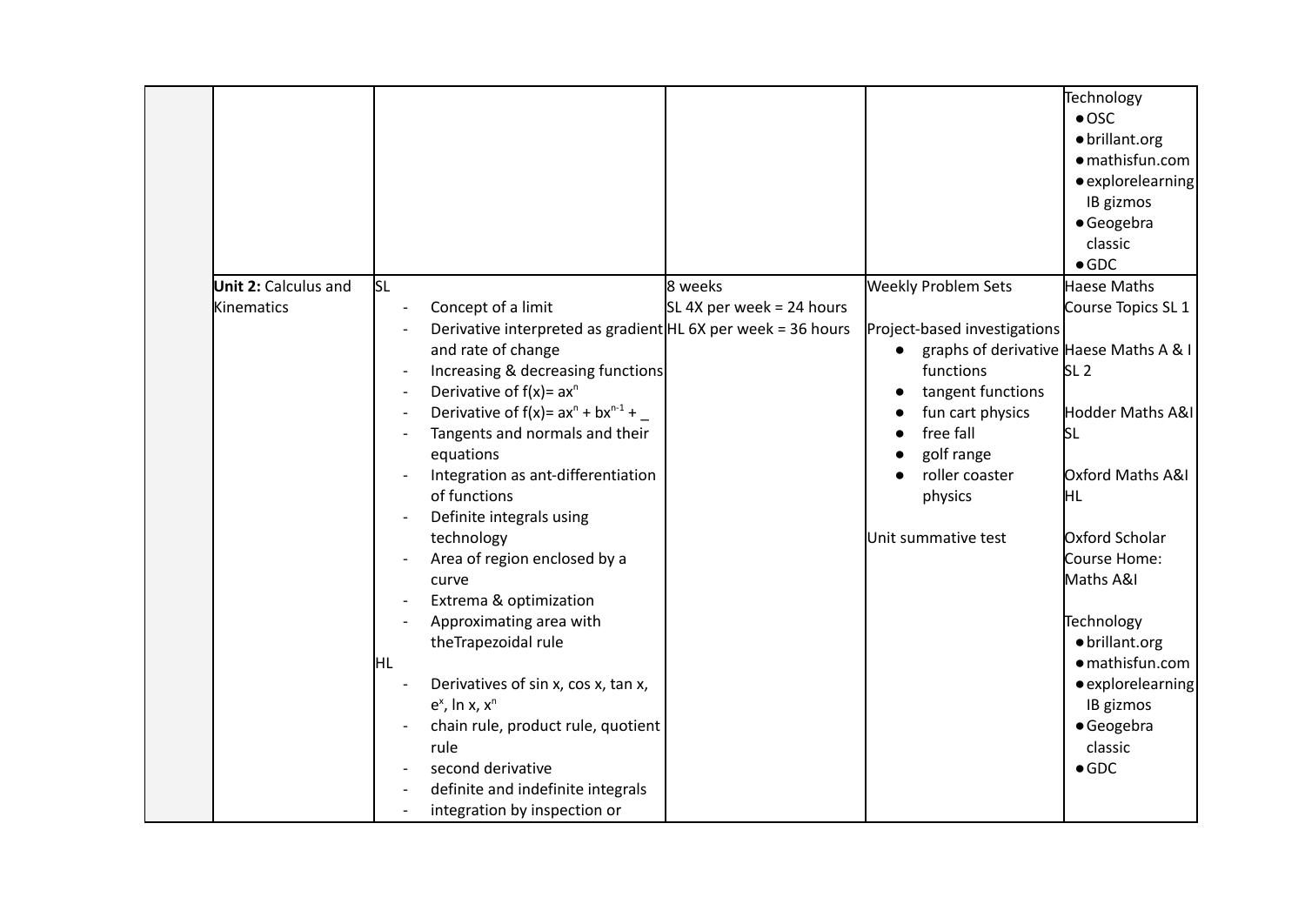|                                        | substitution<br>volume of revolution<br>kinematic problems                                                                                                                          |                                                                       |                                              |                                                                                                                                          |
|----------------------------------------|-------------------------------------------------------------------------------------------------------------------------------------------------------------------------------------|-----------------------------------------------------------------------|----------------------------------------------|------------------------------------------------------------------------------------------------------------------------------------------|
| Unit 3:Toolkit,<br><b>Explorations</b> | Introduction to the Exploration<br>Brainstorming the ideas<br>Refining the ideas & initial draft<br>Doing the Exploration<br>Finalizing & reflecting on the paper                   | 7 weeks<br>SL 4X per week = 21 hours<br>$HL$ 6X per week = 31.5 hours | Explanation of Assessment<br>criteria A to E | Online Resources<br>depending on<br>topic students<br>choose to explore<br>Technology<br>· Geogebra<br>classic<br>$\bullet$ GDC          |
| Unit 4: Applications & Review of       |                                                                                                                                                                                     | 7 weeks                                                               | Practice papers                              |                                                                                                                                          |
| Review for Exam                        | <b>Numbers</b><br><b>Functions</b><br>Geometry & Trigonometry<br>Probability & Statistics<br>Calculus<br>Practice<br>SL - Paper 1 and Paper 2<br>HL - Paper 1, Paper 2, and Paper 3 | SL 4X per week = 21 hours<br>HL 6X per week = $31.5$ hours            |                                              | Oxford Scholar<br>Course Home:<br>Maths A&I<br>Technology<br>· brillant.org<br>• mathisfun.com<br>· Geogebra<br>classic<br>$\bullet$ GDC |

# 2. **IB internal assessment requirement to be completed during the course**

Briefly explain how and when you will work on it. Include the date when you will first introduce the internal assessment requirement to your students, the different stages and when the internal assessment requirement will be due.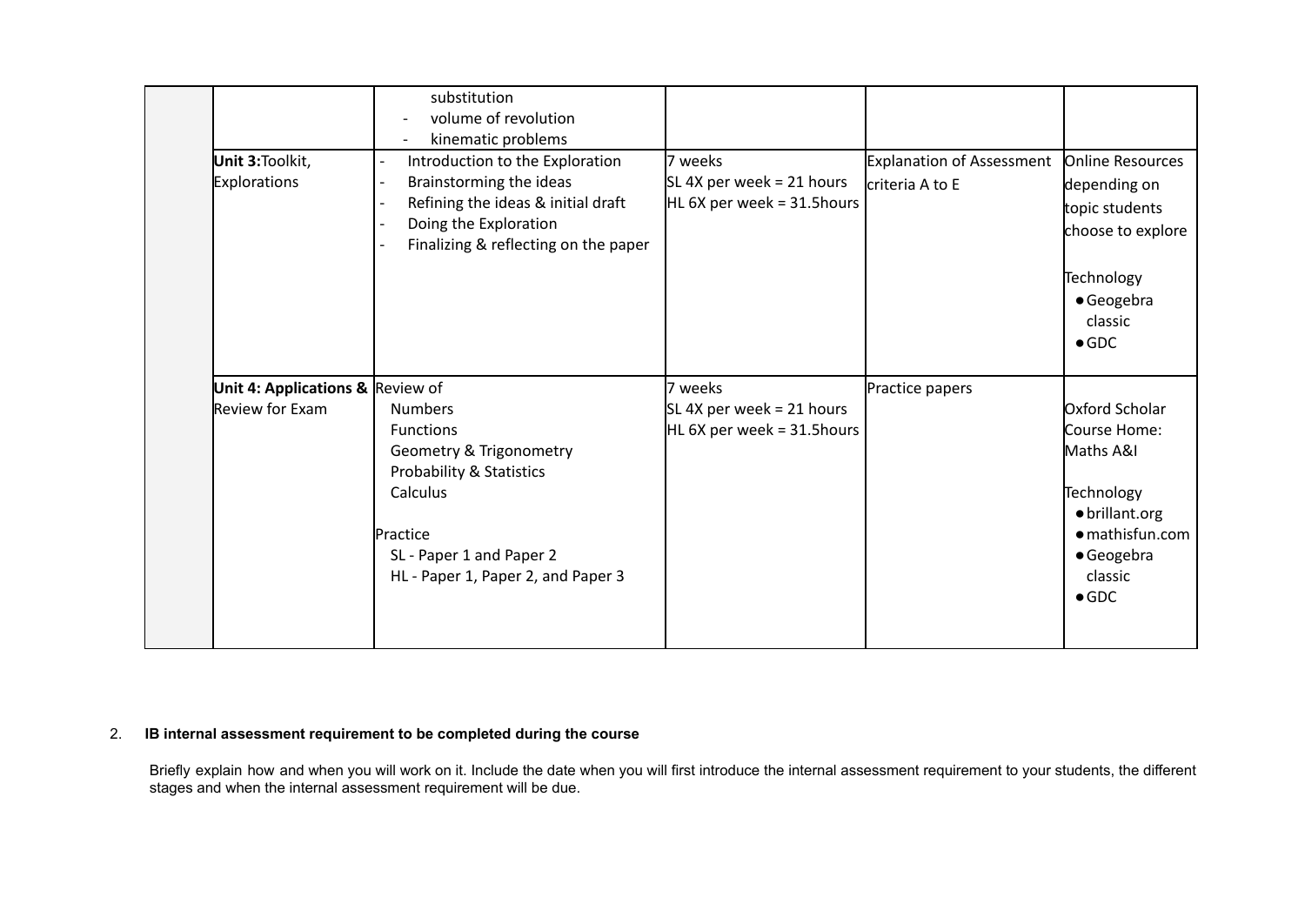The internal assessment will be done in the **Second Year (DP1, Grade 12)**.

The very first introduction to the internal assessment will be done in the before Christmas Holidays (November, week 4). A presentation will be made showcasing the importance of Mathematical Explorations and its connection to the real world. The assessment criteria for the Exploration will be introduced and examples of Explorations will be shown to the students.

Plan:

- 1. Introduction to the Exploration (November, week 4 **SL &HL: 1 lesson = 45 minutes**)
- 2. Brainstorming ideas for the Exploration (December, week 1 **SL: 4 lessons = 3 hours, HL: 6 lessons = 4.5 hours**)
- 3. Refining the ideas and searching for resources, starting with the initial draft (December week 1-2 **SL:8 lessons = 6 hours, HL: 12 lessons = 9 hours**)
- 4. Doing the Exploration (December week 2-3 **SL:8 lessons = 6 hours, HL: 12 lessons = 9 hours**)
- 5. Finalizing the Exploration and reflecting on the paper (January, week 2-3 **SL:7 lessons = 5.25 hours, HL: 12 lessons = 8.25 hours**)

In total **21 hours** is planned to be spent on the Exploration for SL students; HL students will have **31.5 hours**.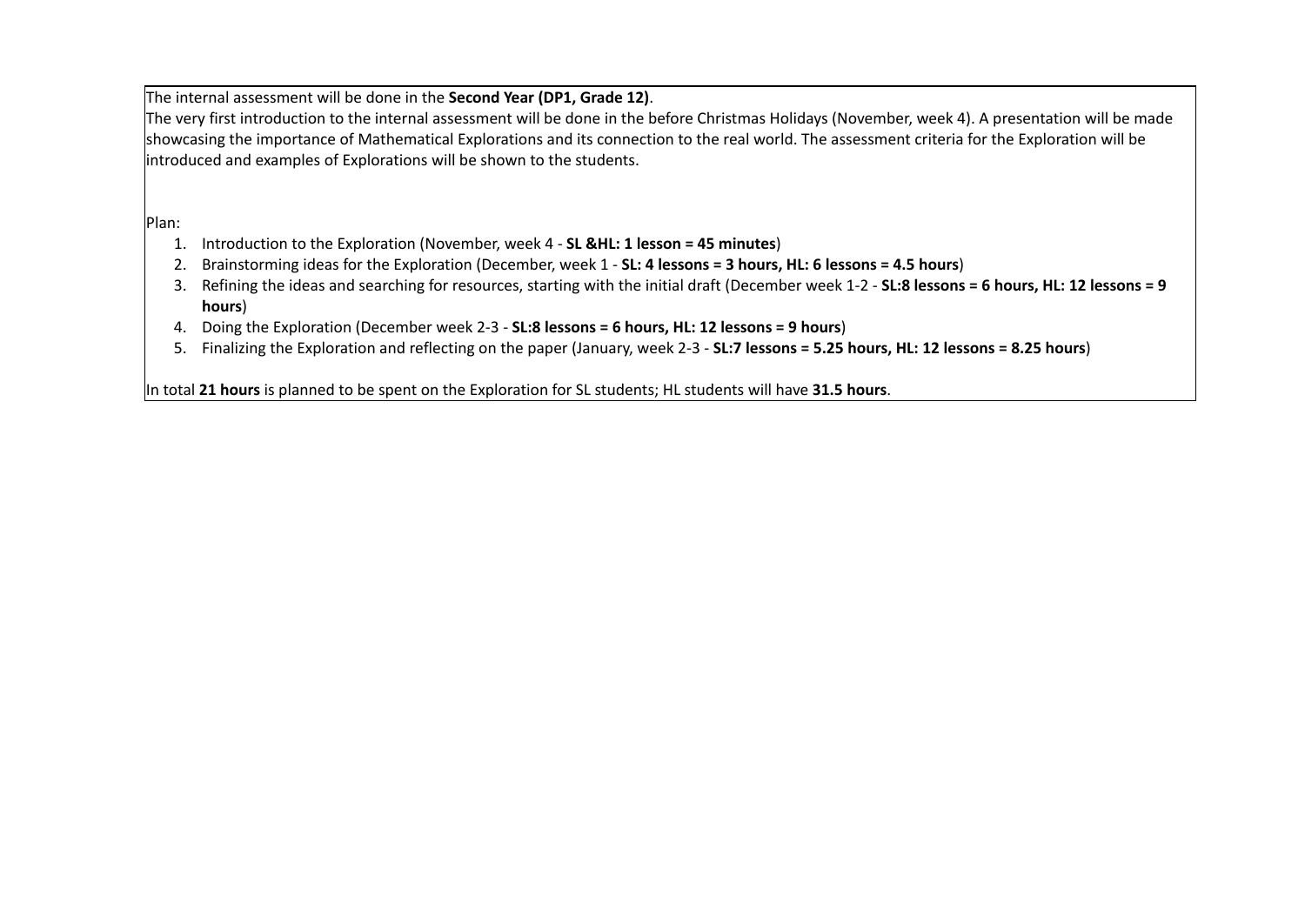## 3. **Links to TOK**

You are expected to explore links between the topics of your subject and TOK. As an example of how you would do this, choose one topic from your course outline that would allow your students to make links with TOK. Describe how you would plan the lesson.

| <b>Topic</b>        | Link with TOK (including description of lesson plan)                                                                                                                                                                                                                                                                                                                                                                                                |
|---------------------|-----------------------------------------------------------------------------------------------------------------------------------------------------------------------------------------------------------------------------------------------------------------------------------------------------------------------------------------------------------------------------------------------------------------------------------------------------|
| Numbers and finance | Numbers can be calculated in sequences and series. Students will study the difference between arithmetic and<br>geometric sequences, degrees versus radians, and real versus complex numbers. Students have a choice of researching<br>how sequences occur in nature, whether infinity is a defined series, or how a series can produce the number e.<br>Students will present their findings to their peers and debate on the philosophy of maths. |

## 4. **Approaches to learning**

Every IB course should contribute to the development of students' approaches to learning skills. As an example of how you would do this, choose one topic from your outline that would allow your students to specifically develop one or more of these skill categories (thinking, communication, social, self-management or research).

| <b>Topic</b> | Contribution to the development of students' approaches to learning skills (including one or more skill category)                                                                                                                                                                                                                                    |
|--------------|------------------------------------------------------------------------------------------------------------------------------------------------------------------------------------------------------------------------------------------------------------------------------------------------------------------------------------------------------|
| Calculus     | Students will use their critical thinking and transfer skills to calculate the volume of the local landform Suur Munamägi<br>using Simpson's 1/3 Rule and Best Area Volume. They will then research how civic engineers calculate similar<br>measurements. They will also need to use their communication skills when delivering their presentation. |

### 5. **International mindedness**

Every IB course should contribute to the development of international-mindedness in students. As an example of how you would do this, choose one topic from your outline that would allow your students to analyse it from different cultural perspectives. Briefly explain the reason for your choice and what resources you will use to achieve this goal.

| Topic                   | Contribution to the development of international mindedness (including resources you will use)                                                                                                                                                                                                                                                                                                                                                                                                                         |
|-------------------------|------------------------------------------------------------------------------------------------------------------------------------------------------------------------------------------------------------------------------------------------------------------------------------------------------------------------------------------------------------------------------------------------------------------------------------------------------------------------------------------------------------------------|
| Geometry & Trigonometry | The origin of the word "sine" - trigonometry was developed by successive civilizations and cultures. Students will<br>research how mathematical knowledge is considered from a sociocultural perspective. Our students come from a wide<br>range of cultural backgrounds. We will use this topic to further explore that mathematical concepts have been<br>discovered simultaneously around the world. .Students will use the internet and the book, The History of Mathematics<br>by Carl B. Boyer from our library. |